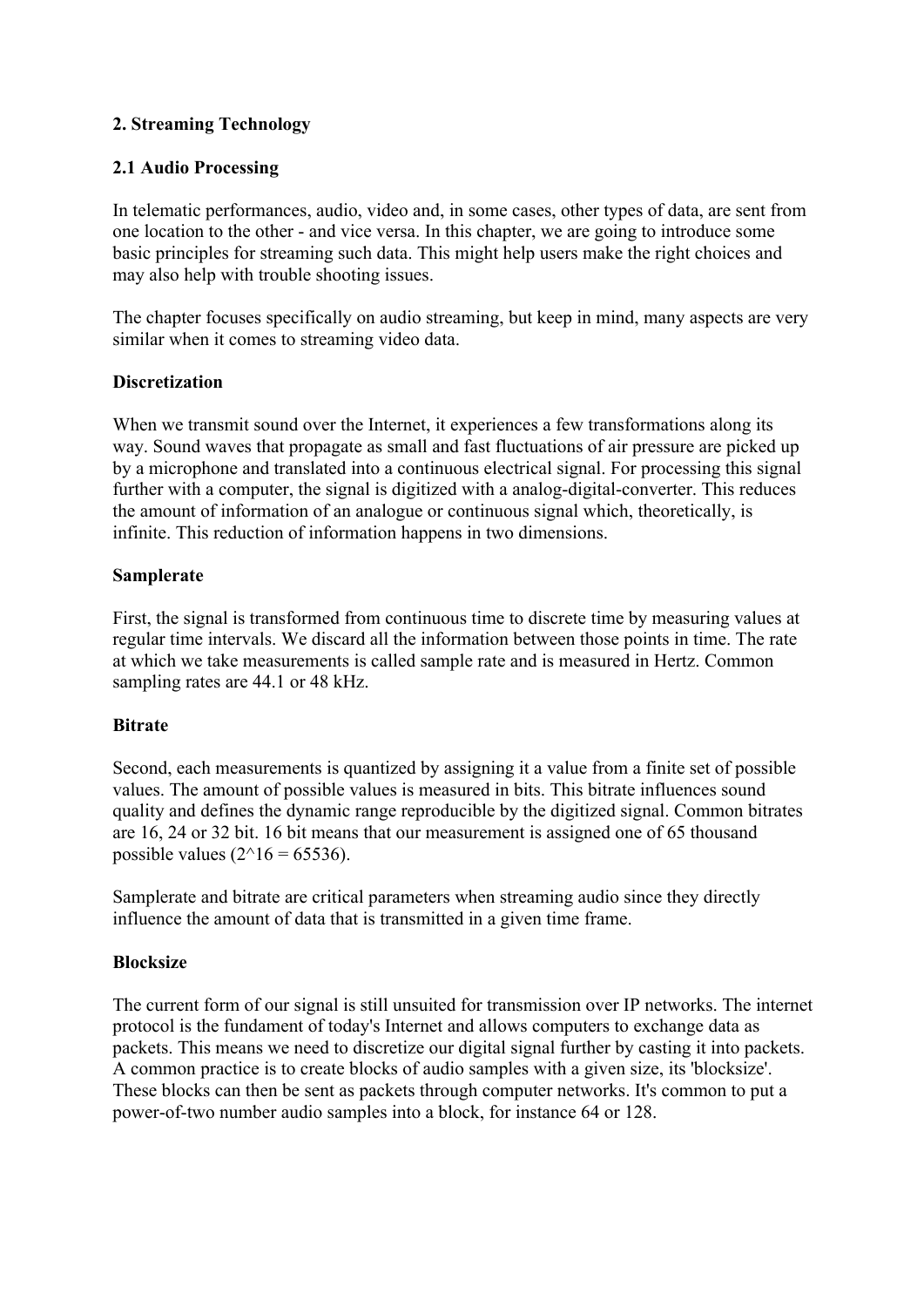The blocksize - among other factors - directly influences latency, since we need to collect enough audio samples before we can send a block as a packet. The higher the blocksize, the higher the latency induced by packetizing.

#### **Compression**

Sometimes, the amount of data transmitted is further reduced by compressing it with what is called an 'audio codec'. Many codecs use psycho-acoustical models of our acoustic perception to skip less important parts of the audio signal, while maintaining the more important parts. Most audio transmission systems that employ this kind of compression use the 'OPUS' codec, since it has a good compression ratio for a wide range of targeted audio qualities and is optimized for low latency.

### **2.2 Audio Transmission**

### **Transmission Protocol**

A variety of protocols are used for network based audio transmission, for instance JackTrip or Audio-over-OSC. A protocol defines how data is packetized and labelled with metadata, like its samplerate or its number of channels. All programs concerned with latency use a 'User Datagram Protocol' or 'UDP', as their underlying protocol. The UDP sends packets of data to a destination defined by IP address and port number. Unlike its sibling protocol TCP, which is widely used, it gives absolutely no guarantees about the correct order of transmission. So, in congested networks, UDP packets can be dropped. Because it lacks mechanisms to re-send dropped packets, packets either arrive quickly – or not at all. This behavior is suitable for low-latency protocols, since late packets would miss their targeted time window anyway.

### **Transmission topology**

We can distinguish between two transmission modes. Proxy mode and peer-to-peer mode.

In proxy mode, clients send their data to a central server acting as a proxy, which relays incoming data to the peers (star topology).

In peer-to-peer mode, clients send their data directly to their peers (mesh topology). While a peer-to-peer connection usually means lower latency - due to shorter distance, it's not always feasible to establish a connection between clients, especially when they are located behind a firewall (which they usually are). A technique called UDP hole punching is employed to establish connections through firewalls. However, this technique still requires a central server for the clients to exchange connection information. With certain firewall types, peer-to-peer connections cannot be established at all.

Establishing a connection through a central proxy server works more reliably. The number of clients a proxy server can serve is limited by its own network bandwidth and CPU power. Depending on client locations, a proxy connection may add latency due to longer paths.